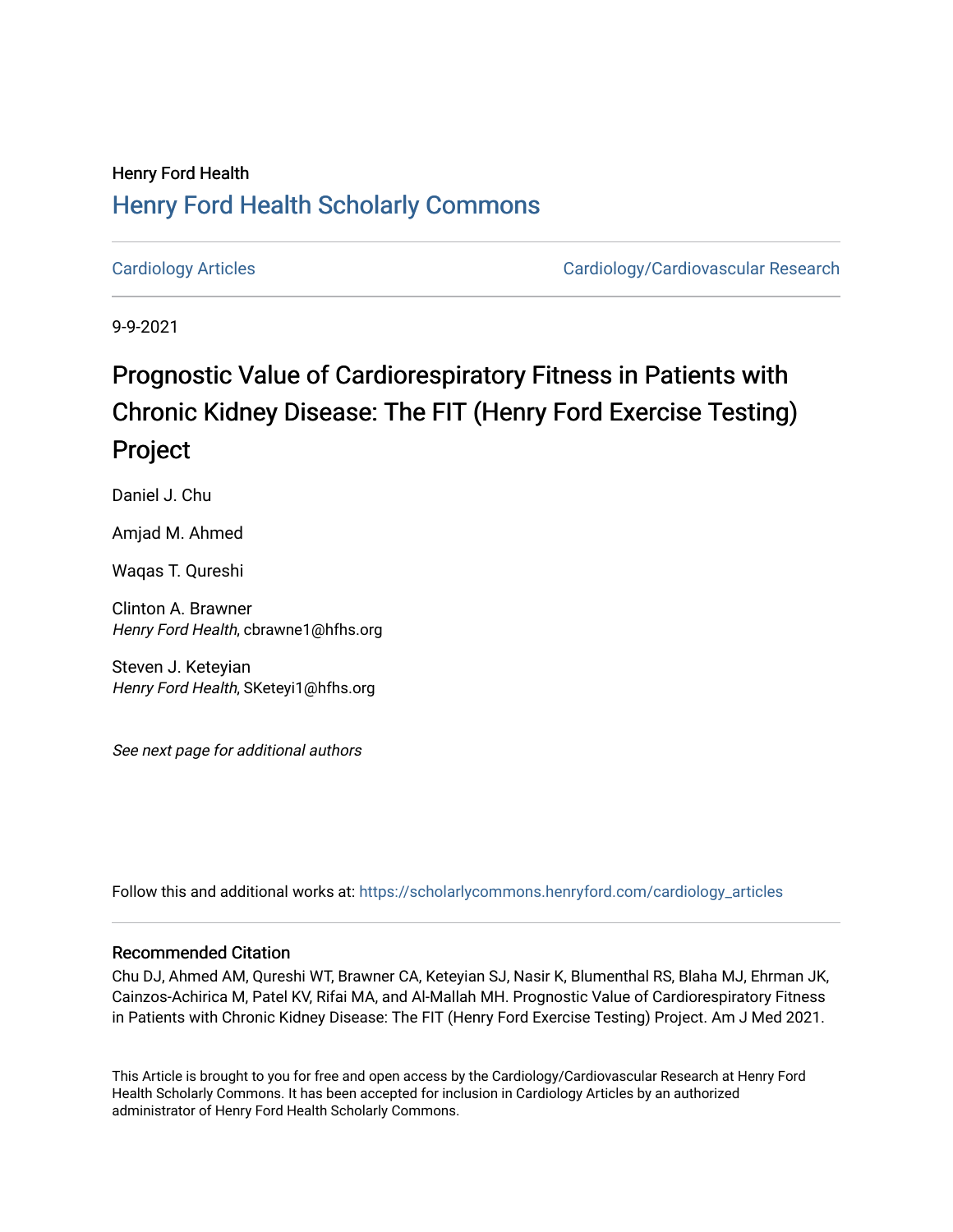#### Authors

Daniel J. Chu, Amjad M. Ahmed, Waqas T. Qureshi, Clinton A. Brawner, Steven J. Keteyian, Khurram Nasir, Roger S. Blumenthal, Michael J. Blaha, Jonathan K. Ehrman, Miguel Cainzos-Achirica, Kershaw V. Patel, Mahmoud Al Rifai, and Mouaz H. Al-Mallah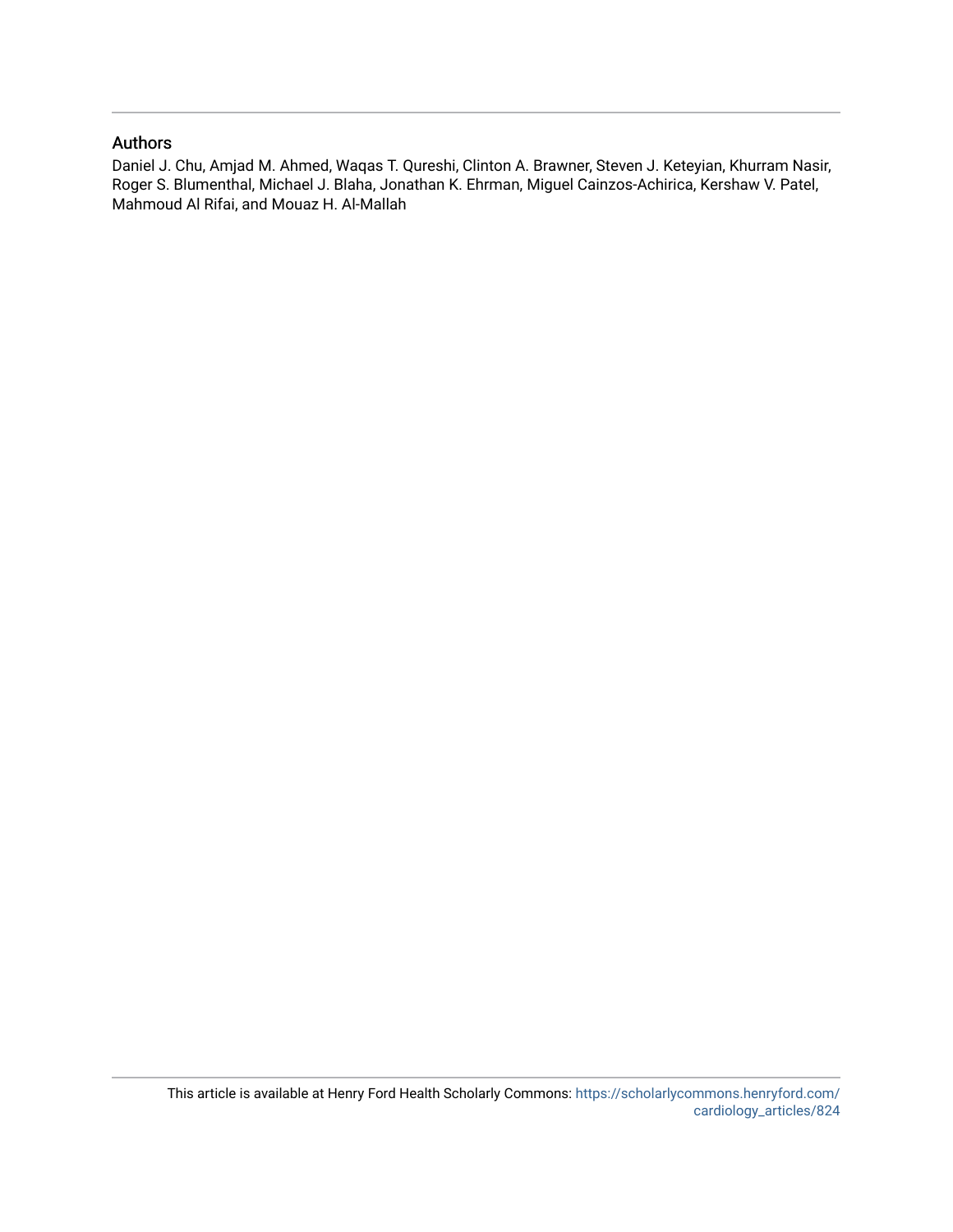### ARTICLE IN

# Prognostic Value of Cardiorespiratory Fitness in Patients with Chronic Kidney Disease: The FIT (Henry Ford Exercise Testing) Project

Daniel J. Chu, MD,<sup>[a,](#page-2-0)[1](#page-2-1)</sup> Amjad M. Ahmed, MBBS,<sup>[b,](#page-2-0)1</sup> Waqas T. Qureshi, MD,<sup>[c](#page-2-2)</sup> Clinton A. Brawner, PhD,<sup>[d](#page-2-2)</sup> Steven J. Keteyian, PhD,<sup>[d](#page-2-2)</sup> Khurram Nasir, MD, MPH,<sup>[e,f](#page-2-3)</sup> Roger S. Blumenthal, MD,<sup>[f](#page-2-3)</sup> Micha[e](#page-2-3)l J. Blaha, MD, MPH,<sup>e</sup> Jonathan K. Ehrman, PhD,<sup>[d](#page-2-2)</sup> Miguel Cainzos-Achirica, MD, MPH, PhD,<sup>[f](#page-2-3)</sup> Kershaw V. Patel, MD,<sup>f</sup> Mahmoud Al Rifai, MD, MPH,  $9.2$  $9.2$  Mouaz H. Al-Mallah, MD, MSc<sup>[f,](#page-2-3)2</sup>

<span id="page-2-4"></span><span id="page-2-3"></span><span id="page-2-2"></span><span id="page-2-0"></span><sup>a</sup>Department of Medicine, Baylor College of Medicine, Houston, Texas; <sup>b</sup>King Abdulaziz Cardiac Center, National Guard Health Affairs, Riyadh, Saudi Arabia; <sup>c</sup>Department of Cardiology, University of Massachusetts, Worcester; <sup>d</sup>Division of Cardiology, Henry Ford Hospital, Detroit, Mich; <sup>e</sup>Johns Hopkins Ciccarone Center for the Prevention of Heart Disease, Baltimore, Md; <sup>f</sup>Department of Cardiology, Houston Methodist Hospital, Houston, Texas; <sup>8</sup>Section of Cardiology, Baylor College of Medicine, Houston, Texas.

#### ABSTRACT

PURPOSE: We conducted this study to investigate the association of cardiorespiratory fitness and all-cause mortality among patients with chronic kidney disease.

METHODS: We studied a retrospective cohort of patients from the Henry Ford Health System who underwent clinically indicated exercise stress testing with baseline cardiorespiratory fitness and estimated glomerular filtration rate measurement. Cardiorespiratory fitness was expressed as metabolic equivalents of task, and kidney function was categorized into stages according to estimated glomerular filtration rate. Multivariable-adjusted Cox proportional hazard models were used to examine the association between metabolic equivalents of task and all-cause mortality among patients with chronic kidney disease stages 3- 5. Discrimination of mortality was assessed using receiver operating characteristic curves, while reclassification was evaluated using net reclassification index (NRI).

**RESULTS:** Among 50,121 participants, the mean age was  $55 \pm 12.6$  years; 47.5% were women, 64.5% were white, and 6877 (13.7%) participants had chronic kidney disease stage 3-5. Over a median follow-up of 6.7 years, 6308 participants died (12.6%). Each 1-unit higher metabolic equivalents of task was associated with a significant 15% reduction in all-cause mortality (hazard ratio 0.85; 95% confidence interval [CI], 0.84-0.87). Metabolic equivalents of task improved discriminatory ability of mortality prediction when added to traditional risk factors and estimated glomerular filtration rate (area under the curve 0.7996; 95% CI, 0.789-0.810 vs 0.759; 95% CI, 0.748-0.770, respectively;  $P < .001$ ). The addition of metabolic equivalents of task to traditional risk factors resulted in significant reclassification (6% for events, 5% for non-events: NRI = 0.13,  $P < .001$ ).

CONCLUSIONS: Cardiorespiratory fitness improves mortality risk prediction among patients with chronic kidney disease. Cardiorespiratory fitness provides incremental prognostic information when added to traditional risk factors and may help guide treatment options among patients with renal dysfunction. 2021 Elsevier Inc. All rights reserved. The American Journal of Medicine (2021) 000:1−9

KEYWORDS: Cardiorespiratory fitness; Chronic kidney disease

#### Funding: None.

Conflict of Interest: None.

<span id="page-2-5"></span><span id="page-2-1"></span>Authorship: All authors had access to the data and played a role in writing the manuscript.

Requests for reprints should be addressed to Mouaz H. Al-Mallah, MD, MSc, Houston Methodist DeBakey Heart & Vascular Center, Houston

0002-9343/© 2021 Elsevier Inc. All rights reserved. <https://doi.org/10.1016/j.amjmed.2021.07.042>

Methodist Hospital, 6565 Fannin Street, Smith-19, Houston, TX 77030. E-mail address: [mal-mallah@houstonmethodist.org](mailto:mal-mallah@houstonmethodist.org) <sup>1</sup> Denotes co-first authors.

- 
- <sup>2</sup> Denotes co-senior authors.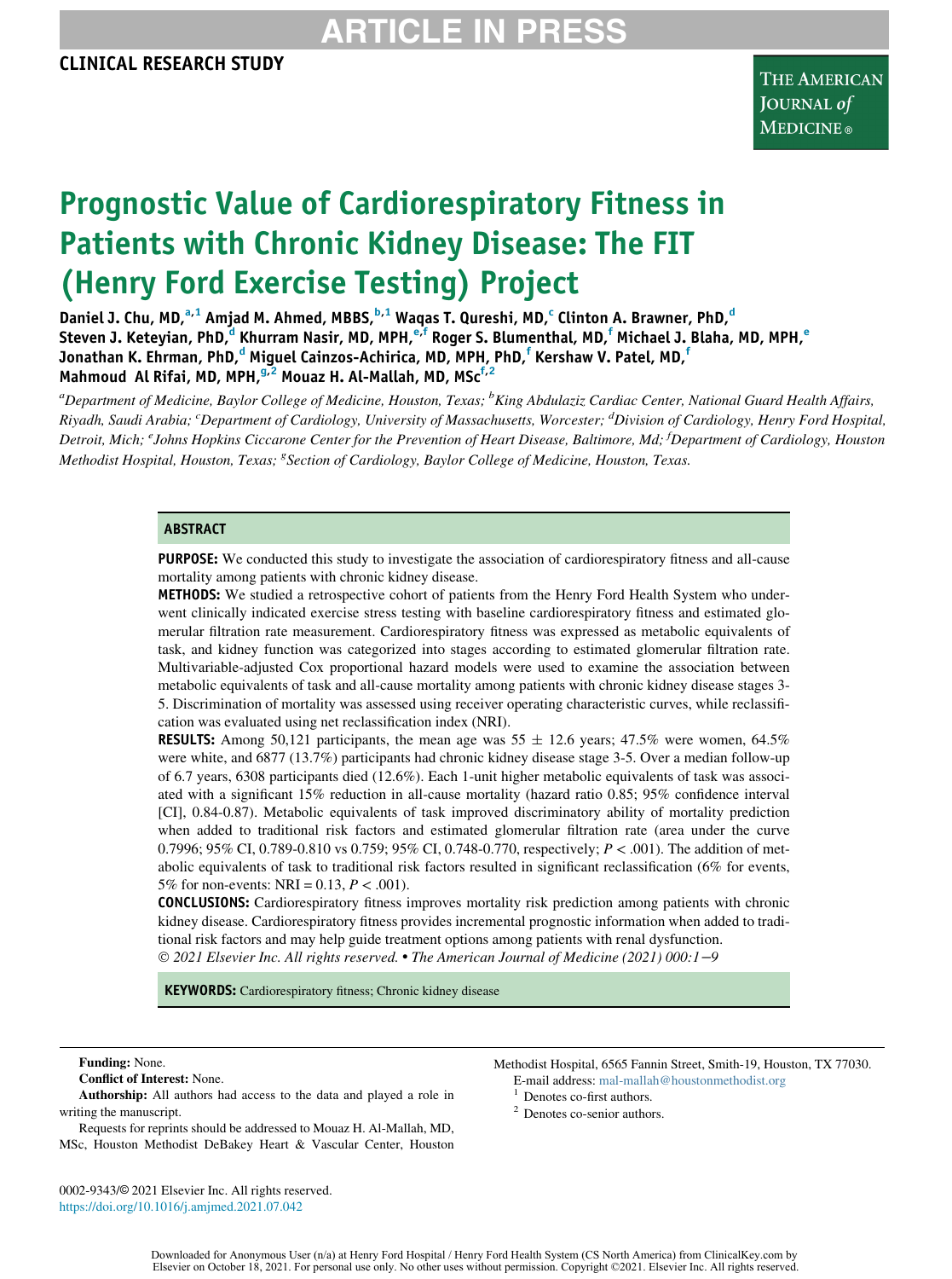### ARTICLE IN

METHODS

Study Cohort

The Henry Ford Exercise Testing Project (FIT Project) is a retrospective cohort study that examined the long-term

#### INTRODUCTION

Chronic kidney disease, which affects 10%-13% of the US population, is universally regarded as a major contributor to health care costs through significant effects on morbidity and mortality.<sup>[1](#page-9-0)[,2](#page-9-1)</sup> Renal dysfunction predisposes patients to adverse cardiovascular disease outcomes through multiple

pathophysiologic pathways. However, widely used cardiovascular disease risk calculators may not be well calibrated in this patient population, as individuals with chronic kidney disease were not well represented in the derivation cohorts used to construct these risk calculators. The addition of estimated glomerular filtration rate and albuminto-creatinine ratio to traditional cardiovascular disease risk factors in patients with chronic kidney disease has been shown to improve the predictive accuracy of cardiovascular disease events.<sup>[3](#page-9-2)[,4](#page-9-3)</sup> Therefore, additional efforts are needed to identify novel risk factors to refine prognostication in this patient population.

### CLINICAL SIGNIFICANCE

- Higher cardiorespiratory fitness is associated with a lower adjusted risk of all-cause mortality across the spectrum of chronic kidney disease stages.
- Cardiorespiratory fitness improves mortality risk discrimination and reclassification when added to traditional cardiovascular risk factors.
- Cardiorespiratory fitness may provide information among patients with chronic kidney disease.

#### prognostic implications of cardiorespiratory fitness in an ethnically diverse cohort. The FIT Project consists of 69,885 patients who underwent physician-referred treadmill stress testing between 1991 and 2009. Study details have been previously described. $^{20}$  $^{20}$  $^{20}$  The FIT project was approved by the Henry Ford Hospi-

tal Institutional Review Board.

#### Exclusion Criteria

Patients were excluded if they were <18 years old or if the testing protocol was not the standard Bruce protocol. We further excluded patients who had a history of heart failure (defined as prior clinical diagnosis of systolic or diastolic heart failure;  $n = 1579$ ) and patients missing relevant covariate data, including creat-

Cardiorespiratory fitness is an objective physiologic measure that describes the capacity of an individual's circulatory and respiratory systems to transport and utilize oxygen in the metabolically active skeletal muscle during exercise. Importantly, it is an integrative measure influenced by several factors including physical activity habits, obesity, genetics, and traditional risk factors. Over the past 4 decades, numerous studies have demonstrated a favorable effect of cardiorespiratory fitness on long-term adverse outcomes.[5-12](#page-9-4) Higher cardiorespiratory fitness is associated with a reduction in cardiovascular disease risk factors, major adverse cardiac events, and overall mortality. $13,14$  $13,14$ 

Prior studies have shown that exercise leads to improved functioning in patients with chronic kidney disease.<sup>15-18</sup> Poor cardiorespiratory fitness among patients with renal dysfunction is independently associated with a high burden of cardiovascular risk factors in addition to increased aortic stiffness, increased left ventricle afterload, and poor left ventricular function, providing a milieu of increased overall cardiovascular risk. $19$ 

To date, little is known about the prognostic significance of cardiorespiratory fitness in patients with chronic kidney disease. We aimed to evaluate the prognostic value of cardiorespiratory fitness for predicting mortality among patients with renal dysfunction. We hypothesized that cardiorespiratory fitness would provide incremental value to traditional risk factors in predicting mortality in this highrisk patient population. As chronotropic incompetence may contribute to low cardiorespiratory fitness, we also examined the interrelationship between chronotropic incompetence and cardiorespiratory fitness among patients with chronic kidney disease.

inine (n = 17,434) or metabolic equivalents of task (n = 751).

#### Assessment of Outcomes

The primary end point of our analysis was all-cause mortality, which was verified through the Social Security Death Index master file using each patient's social security number, first name, last name, and date of birth. The annualized mortality rate for each group was calculated by dividing the observed mortality rate during the follow-up duration by the mean follow-up time for the group. Secondary outcomes included major adverse cardiac events (defined as myocardial infarction or revascularization), which were ascertained through June 2010 using administrative claims files from services delivered by the affiliated group practice or reimbursed by the health plan. Linkage was performed using relevant International Statistical Classification of Diseases and Related Health Problems, ninth revision (410.xx). To minimize bias from loss to follow-up, patients were censored at their last contact with the Henry Ford Health System when ongoing coverage with the health plan could no longer be confirmed.

#### Treadmill Stress Testing and Metabolic Equivalents of Task

All patients underwent clinically indicated, symptom-limited maximal treadmill stress testing following the standard Bruce protocol and administered by clinical exercise physiologists or registered nurses. For individuals with repeat stress testing during the data collection period, only the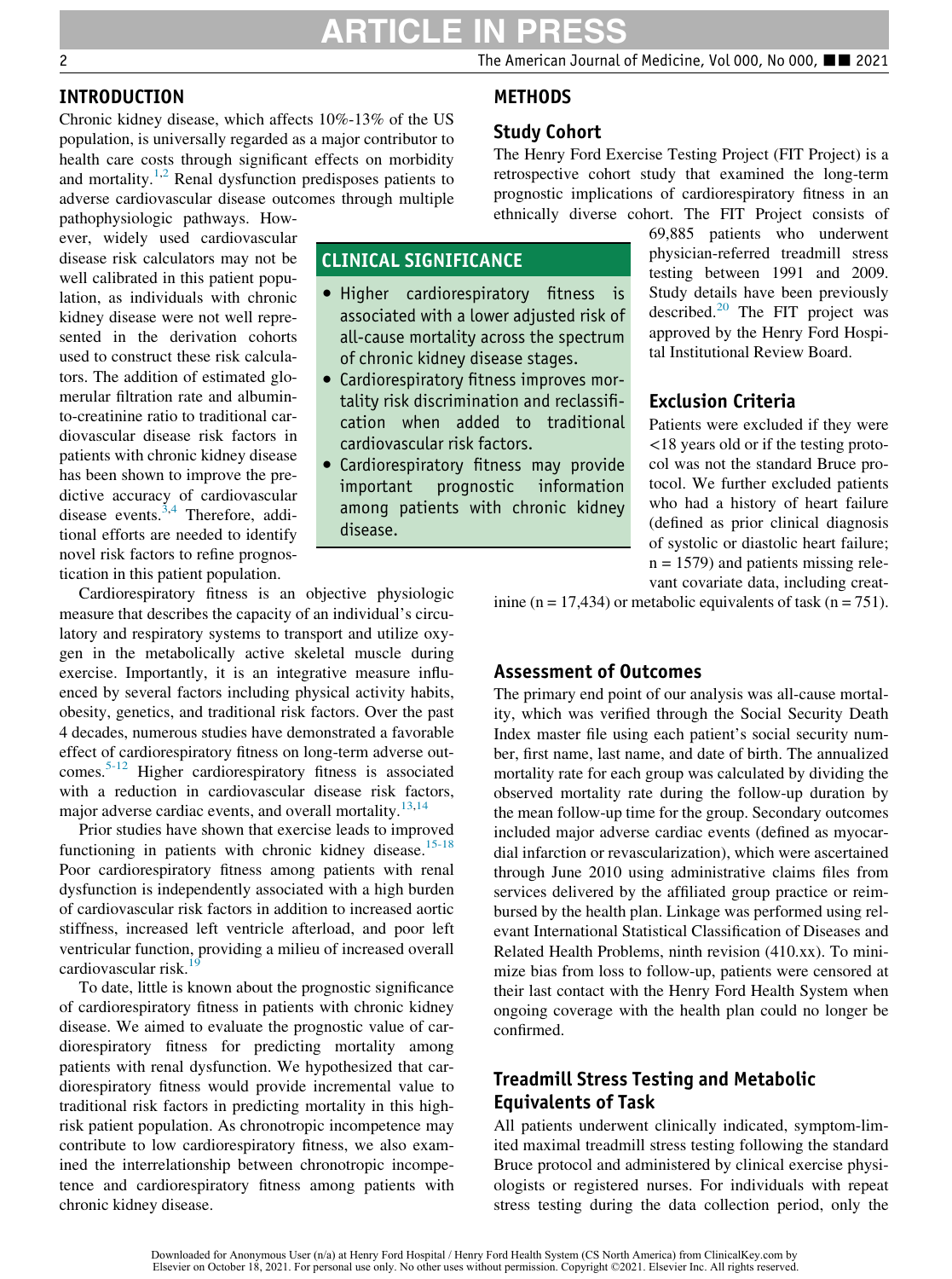ARTICLE IN PRESS

#### Chu et al Chronic Kidney Disease and Cardiorespiratory Fitness 3

results of the first test were included. Patients undergoing pharmacological stress testing, modified Bruce, and other non-Bruce protocol tests were excluded. In accordance with American Heart Association and American College of Cardiology guidelines, tests were terminated at the discretion of the supervising clinician for potentially life-threatening reasons (significant arrhythmias, abnormal hemodynamic responses, diagnostic ST-segment changes, exercise-limiting symptoms such as chest pain or shortness of breath) or if the patient was unable to continue.

Cardiorespiratory fitness was estimated using metabolic equivalents of task based on the workload derived from the maximal speed and grade achieved during the treadmill time. Metabolic equivalents of task were categorized as <6, 6 to 10, 10 to 12, and >12 because these cut-off points best represent the distribution of cardiorespiratory fitness in the FIT database and have been shown in prior studies to be associated with incident adverse outcomes.<sup>[8](#page-9-10),[21](#page-9-11)[,22](#page-9-12)</sup> Failure to achieve target heart rate was defined as not achieving ≥85% of maximum predicted heart rate.

#### Assessment of Renal Function

Creatinine measurements were collected from the electronic medical record and laboratory databases. For each patient, the test conducted closest to the date of the stress test was selected for inclusion. The median time difference between stress testing and creatinine measurement was 22 days (interquartile range 5-71 days). Estimated glomerular filtration rate was calculated using the Levey Modification of Diet in Renal Disease formula: estimated glomerular filtration rate = 175 \* standardized serum creatinine  $-1.154 * age - 0.203 * 1.212$  (if black)  $* 0.742$ (if female). The calculated glomerular filtration rate values were categorized as  $\geq$ 90 mL/min per 1.73 m<sup>2</sup> (stage 1), 60 to 89 mL/min per  $1.73 \text{ m}^2$  (stage 2), 30 to 59 mL/min per 1.73 m<sup>2</sup> (chronic kidney disease stage 3), and  $\lt$ 30 mL/min per  $1.73 \text{ m}^2$  (stage  $4/5$ ), based on the Kidney Disease Outcomes Quality Initiative classification of kidney function.<sup>23</sup> Renal insufficiency was defined as chronic kidney disease stage 3 or greater.

#### Assessment of Covariates

Details on medical history including age, sex, race, anthropomorphic data, cardiovascular risk factors, past medical history, and active medication use were obtained by nurses or exercise physiologists immediately prior to stress testing. Diabetes mellitus was defined as a previous diagnosis of diabetes, use of hypoglycemic medications, or a databaseverified diagnosis of diabetes. Dyslipidemia was defined by a previous diagnosis of any major lipid abnormality, use of lipid-lowering medications, or a database-verified diagnosis of dyslipidemia. History of coronary artery disease was defined as previous myocardial infarction, percutaneous coronary intervention, coronary artery bypass surgery, or previous documented obstructive coronary heart disease by angiogram. Body mass index was calculated as weight in kilograms divided by height in meters squared and categorized as <18.5, 18.5-24.9, 25-29.0, and >30 kg/m<sup>2</sup>.

#### Statistical Analysis

Baseline characteristics were stratified by chronic kidney disease stage. Categorical data were presented as percent frequencies and compared between groups by chi-squared testing. Continuous variables were presented as mean  $\pm$ standard deviation and compared using Student's  $t$  test. Non-normally distributed variables were presented as median and  $25<sup>th</sup>$  to  $75<sup>th</sup>$  interquartile rages and were compared using nonparametric test (Mann-Whitney test).

Kaplan-Meier curves were constructed to graphically demonstrate the cumulative survival all-cause mortality and major adverse cardiovascular events, stratified by chronic kidney disease stages and achieving target heart rate. After confirming the proportionality assumption using Schoenfeld residuals, multivariable-adjusted Cox proportional hazard adjusted models were used to study the association between metabolic equivalents of task (modeled as categorical or continuous) and all-cause mortality. Model 1 was adjusted for age, sex, and race. Model 2 was additionally adjusted for hypertension, diabetes, dyslipidemia, body mass index categories, history of coronary artery disease, history of smoking, statin use, aspirin use, beta-blocker use, failure to achieve target heart rate, and estimated glomerular filtration rate.

Improvement in risk discrimination of incident outcomes was assessed using area under receiving operating characteristic curves (AUC) based on Cox models. The base model (Model 1) was adjusted for age, sex, race, hypertension, diabetes, dyslipidemia, body mass index categories, history of coronary artery disease, history of smoking, statin use, and aspirin use. Model 2 was additionally adjusted for estimated glomerular filtration rate and Model 3 was additionally adjusted for metabolic equivalents of task. We calculated the P value comparing Model 1 and 2 C-statistics and comparing Model 1 and 3 C-statistics. Improvement in reclassification was assessed using the net reclassification index (NRI) for the addition of metabolic equivalents of task to age, sex, race, hypertension, diabetes, dyslipidemia, body mass index categories, history of coronary artery disease, history of smoking, statin use, and aspirin use.

Additional sensitivity analyses were conducted to determine the robustness of our results. 1) We expanded our definition of chronic kidney disease to include stages 2 to 5. 2) We evaluated the association between metabolic equivalents of task and all-cause mortality stratified by each chronic kidney disease stage and performed multiplicative interaction testing between metabolic equivalents of task and chronic kidney disease stages to assess for effect modification. 3) We evaluated the association between failure to achieve target heart rate and all-cause survival adjusting for age, sex, race, hypertension, diabetes, dyslipidemia, body mass index categories, history of coronary artery disease,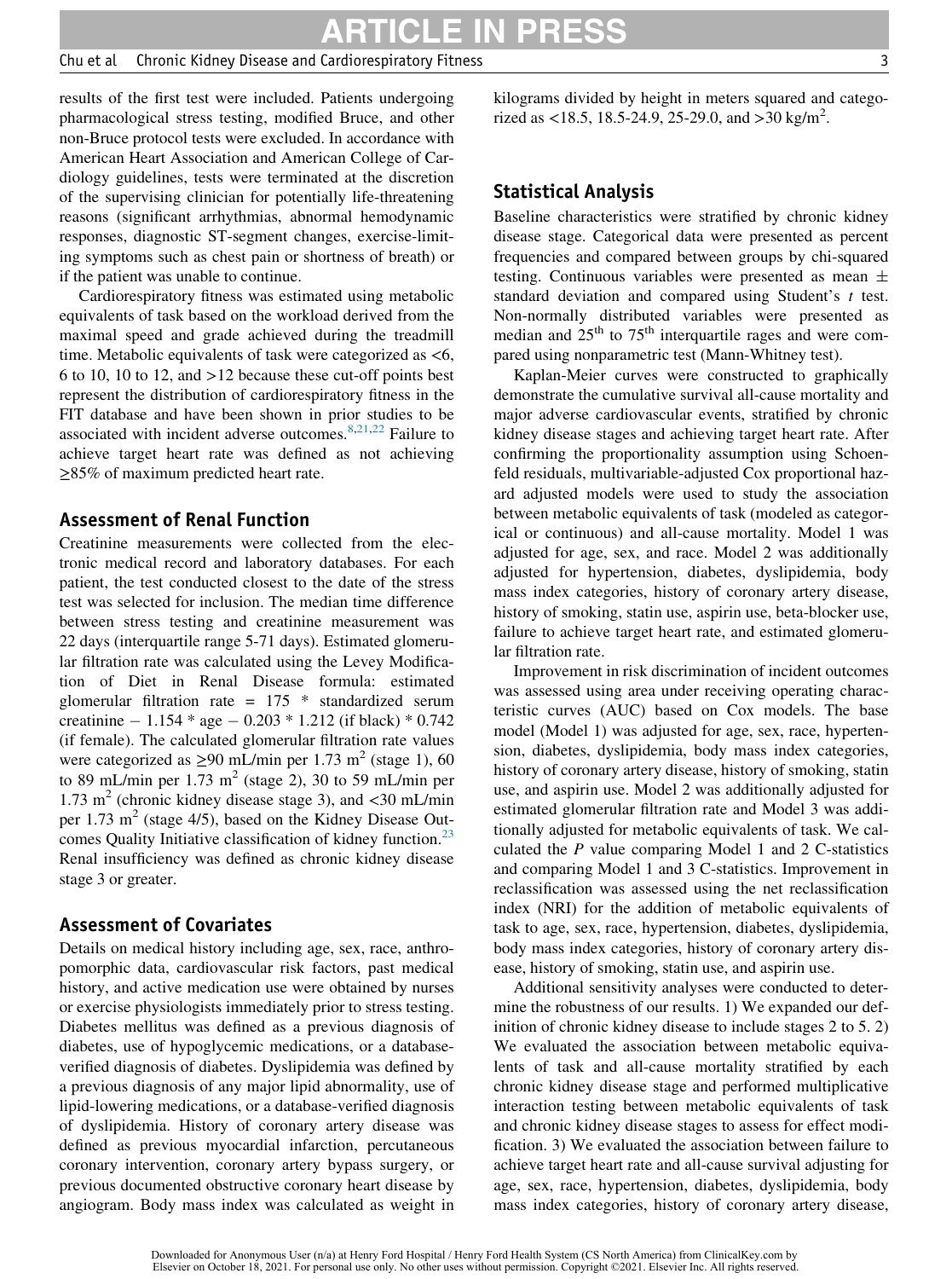## ARTICLE IN PRESS

4 The American Journal of Medicine, Vol 000, No 000, ■■ 2021

history of smoking, statin use, aspirin use, beta-blocker use, glomerular filtration rate, and metabolic equivalents of task.

A P value  $\lt$  .05 was considered statistically significant. Statistical analyses were performed using SPSS (version 21.0; IBM Inc., Chicago, III) and STATA (IC Version 16; StataCorp, College Station, Texas). The analyzing software considered the correlated estimates of the model performance, given that the same dataset was used for comparison of the concordance statistics and in calculating the AUC. Of note, AUC for time-dependent receiver operating characteristic analysis has also been utilized successfully in several other publications.<sup>[24](#page-9-14)</sup>

#### RESULTS

#### Baseline Characteristics

A total of 50,121 patients (mean age  $55 \pm 13$  years, 48% female, and 29% black) were included in the analysis. Baseline characteristics of the study cohort are summarized in [Table 1.](#page-5-0) Patients in higher chronic kidney disease stages were more often women, white, and a had a high burden of cardiovascular risk factors including diabetes mellitus, hypertension, hyperlipidemia, and prior myocardial infarction ( $P < .001$ ). The prevalence of cardioprotective medication use including cholesterol-lowering agents, betablockers, aspirin, diuretics, angiotensin-converting enzyme inhibitors, and aldosterone receptor blockers was higher among patients with higher chronic kidney disease stages  $(P < .001)$  [\(Table 2](#page-6-0)).

#### Outcomes

Over a median follow-up period of 6.7 years ( $25<sup>th</sup>$  to  $75<sup>th</sup>$ percentiles; 3.9 to 10 years), 6308 patients (12.6%) died. The rate of death increased with worsening renal function, with the highest percentage seen in those with advanced renal disease (annualized death rate =  $1.4\%$ ,  $1.6\%$ ,  $3.7\%$ , and 9.8% for chronic kidney disease stage 1, 2, 3, and 4/5, respectively,  $P < .001$ ).

**Table 1** Baseline Characteristics of the Study Cohort According to Chronic Kidney Disease Stages

<span id="page-5-0"></span>

|                                            | Chronic Kidney Disease |                                                                     |                                                                        |                                                                      |                                                                      |
|--------------------------------------------|------------------------|---------------------------------------------------------------------|------------------------------------------------------------------------|----------------------------------------------------------------------|----------------------------------------------------------------------|
|                                            | Total<br>50,121        | Stage 1 CKD eGFR ≥90<br>mL/min/1.73 m <sup>2</sup><br>12,990 (25.9) | Stage 2 CKD eGFR 60-<br>89 mL/min/1.73 m <sup>2</sup><br>30,254 (60.4) | Stage 3 CKD eGFR 30-<br>59 mL/min/1.73 m <sup>2</sup><br>6449 (12.9) | Stage 4/5 CKD eGFR<br>$<$ 30 mL/min/1.73 m <sup>2</sup><br>428 (0.9) |
| Age (years)                                | 54 (46, 64)            | 50 (41, 56)                                                         | 55 (48, 64)                                                            | 65 (55, 73)                                                          | 62 (51, 72)                                                          |
| Female sex                                 | 23,790 (47.5)          | 6189 (47.6)                                                         | 13,993 (46.3)                                                          | 3418 (53)                                                            | 190 (44.4)                                                           |
| Race                                       |                        |                                                                     |                                                                        |                                                                      |                                                                      |
| White                                      | 32,342 (64.5)          | 6049 (46.6)                                                         | 21,225 (70.2)                                                          | 4875 (75.6)                                                          | 193 (45.1)                                                           |
| <b>Black</b>                               | 14,329 (28.6)          | 5899 (45.4)                                                         | 6968 (23)                                                              | 1243 (19.3)                                                          | 219(51.2)                                                            |
| 0ther                                      | 3450 (6.9)             | 1042 (8)                                                            | 2061(6.8)                                                              | 331(5.1)                                                             | 16(3.7)                                                              |
| BMI $(Kq/m2)$                              | 28.7 (25, 33)          | 29.3 (26, 34)                                                       | 28.6 (25, 32)                                                          | 28.2 (25, 32)                                                        | 28.3 (24, 33)                                                        |
| Resting heart rate<br>(beats per minute)   | $73 \pm 12.6$          | 74 $(\pm 12.7)$                                                     | 72 ( $\pm$ 12.5)                                                       | 71 ( $\pm$ 12.7)                                                     | 73 $(\pm 14.3)$                                                      |
| Peak systolic blood<br>pressure (mm Hg)    | 178 $(\pm 27)$         | 177 ( $\pm$ 27.3)                                                   | 179 ( $\pm$ 26.5)                                                      | 176 ( $\pm$ 27.8)                                                    | 177 $(\pm 33.7)$                                                     |
| Medical history                            |                        |                                                                     |                                                                        |                                                                      |                                                                      |
| <b>Diabetes</b>                            | 10,766 (21.5)          | 2837 (21.8)                                                         | 5891 (19.5)                                                            | 1810 (28.1)                                                          | 228 (53.3)                                                           |
| Hypertension                               | 33,844 (67.5)          | 8115 (62.5)                                                         | 19,977 (66)                                                            | 5332 (82.7)                                                          | 420 (98.1)                                                           |
| Hyperlipidemia                             | 24,202 (48.3)          | 5110 (39.3)                                                         | 15,126 (50)                                                            | 3765 (58.4)                                                          | 201(47)                                                              |
| History of smoking                         | 21,325 (42.5)          | 6064 (46.7)                                                         | 12,544 (41.5)                                                          | 2534 (39.3)                                                          | 183 (42.8)                                                           |
| Prior myocardial<br>infarction             | 5092 (10.2)            | 1243 (9.6)                                                          | 2744(9.1)                                                              | 983 (15.2)                                                           | 122 (28.5)                                                           |
| Prior coronary artery<br>disease           | 6422 (12.8)            | 1486 (11.4)                                                         | 3485 (11.5)                                                            | 1305 (20.2)                                                          | 146 (34.1)                                                           |
| Prior coronary<br>artery<br>angioplasty    | 2288 (4.6)             | 510(3.9)                                                            | 1265(4.2)                                                              | 486 (7.5)                                                            | 27(6.3)                                                              |
| Prior CABG                                 | 1632 (3.3)             | 309(2.4)                                                            | 852 (2.8)                                                              | 432(6.7)                                                             | 39(9.1)                                                              |
| Metabolic equivalents<br>of task achieved: |                        |                                                                     |                                                                        |                                                                      |                                                                      |
| METs < 6                                   | 7851 (15.7)            | 1595 (12.3)                                                         | 4119 (13.6)                                                            | 1895 (29.4)                                                          | 242 (56.5)                                                           |
| METs $6 - 10$                              | 14,457 (28.8)          | 3652 (28.1)                                                         | 8452 (27.9)                                                            | 2229 (34.6)                                                          | 124 (29)                                                             |
| METs 10-<12                                | 17,931 (35.8)          | 4937 (38)                                                           | 11220 (37.1)                                                           | 1718 (26.6)                                                          | 56 (13.1)                                                            |
| $METs \geq 12$                             | 9882 (19.7)            | 2806 (21.6)                                                         | 6463 (21.4)                                                            | 607 (9.4)                                                            | 6(1.4)                                                               |

BMI = body mass index; CABG = coronary artery bypass grafting; CKD = chronic kidney disease; eGFR = estimated glomerular filtration rate; METs = metabolic equivalents of task.

All categorical data presented as total number (%), and continuous data presented as mean (standard deviation) or median (25<sup>th</sup>, 75<sup>th</sup>), as appropriate.

Downloaded for Anonymous User (n/a) at Henry Ford Hospital / Henry Ford Health System (CS North America) from ClinicalKey.com by Elsevier on October 18, 2021. For personal use only. No other uses without permission. Copyright ©2021. Elsevier Inc. All rights reserved.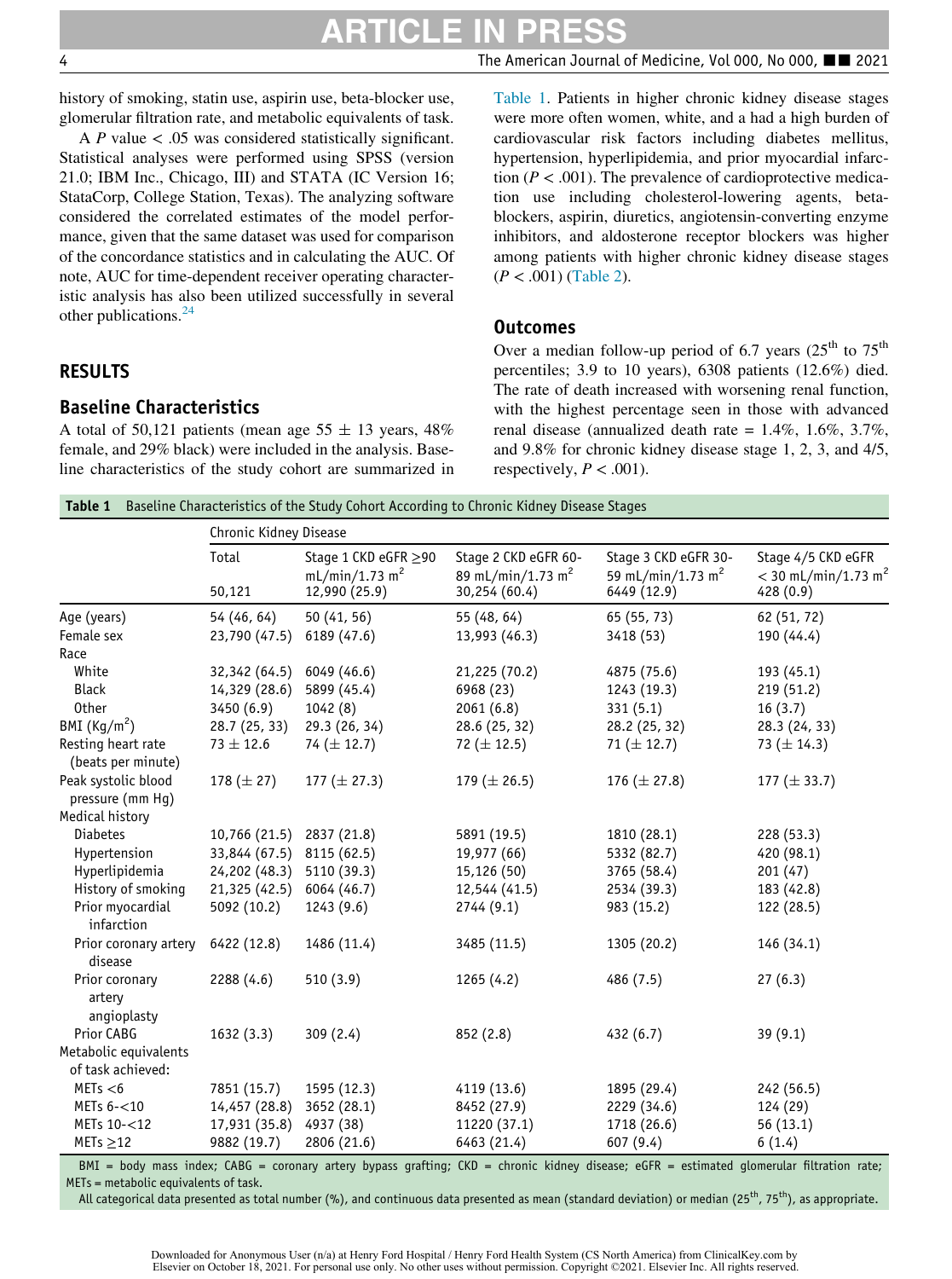<span id="page-6-0"></span>

|                                  | Total         | Stage 1 CKD<br>eGFR $\geq$ 90 mL/min/<br>1.73 m <sup>2</sup> | Stage 2 CKD<br>eGFR 60-89 mL/min/<br>1.73 m <sup>2</sup> | Stage 3 CKD<br>eGFR 30-59 mL/min/<br>1.73 $m2$ | Stage 4/5 CKD<br>$eGFR < 30$ mL/min/<br>1.73 m <sup>2</sup> | P Value |
|----------------------------------|---------------|--------------------------------------------------------------|----------------------------------------------------------|------------------------------------------------|-------------------------------------------------------------|---------|
|                                  | 50,121        | 12,990 (25.9)                                                | 30,254 (60.4)                                            | 6449 (12.9)                                    | 428 (0.9)                                                   |         |
| Medications:                     |               |                                                              |                                                          |                                                |                                                             |         |
| $\beta$ -blocker                 | 11,260 (22.5) | 2549 (19.6)                                                  | 6351 (21)                                                | 2193 (34)                                      | 167(39)                                                     | < .001  |
| Ca channel<br>blocker            | 6903 (13.8)   | 1494 (11.5)                                                  | 3843 (12.7)                                              | 1370 (21.2)                                    | 196 (45.8)                                                  | < .001  |
| ACE inhibitor                    | 10,235 (20.4) | 2262 (17.4)                                                  | 5877 (19.4)                                              | 1945 (30.2)                                    | 151(35.5)                                                   | < .001  |
| ARBs                             | 1659(3.3)     | 308(2.4)                                                     | 923(3.1)                                                 | 386(6)                                         | 42(9.8)                                                     | < .001  |
| Diuretics                        | 10,698 (21.3) | 2123 (16.3)                                                  | 6000 (19.8)                                              | 2387 (37)                                      | 188 (43.9)                                                  | < .001  |
| Aspirin                          | 10,529 (21)   | 2499 (19.2)                                                  | 6117 (20.2)                                              | 1779 (27.6)                                    | 134 (31.3)                                                  | < .001  |
| Cholesterol-lower-<br>ing agents | 13,111 (26.2) | 2549 (19.6)                                                  | 7997 (26.4)                                              | 2418 (37.5)                                    | 147 (34.3)                                                  | < .001  |
| Insulin                          | 1957 (3.9)    | 523(4)                                                       | 924(3.1)                                                 | 419(6.5)                                       | 91(21.3)                                                    | < .001  |

#### Table 2 Medication Use Across Chronic Kidney Disease Stages

ACE = angiotensin-converting enzyme; ARBs = angiotensin receptor blockers; Ca = calcium; CKD = chronic kidney disease; eGFR = estimated glomerular filtration rate.

<span id="page-6-1"></span>All data are categorical and they presented as total number (%).



Figure 1 Annualized mortality incidence rates (%) for the association of estimated glomerular filtration rates (GFR) and mortality stratified by cardiorespiratory fitness assessed using metabolic equivalents of task (Metabolic equivalents of task; unadjusted data).

CKD = chronic kidney disease; METs = metabolic equivalents of task.

There was an incrementally higher risk of mortality with lower metabolic equivalents of task achieved across each chronic kidney disease category. For example, the annualized death rate was 10.4% vs 0.1% for metabolic equivalents of task  $<6$  vs  $\geq 12$  among patients with chronic kidney disease stage  $4/5$ ;  $P < .001$  [\(Figure 1\)](#page-6-1). The cumulative risk of mortality and major adverse cardiovascular events was higher among patients with chronic kidney disease stage 3 and greater, and also higher among those who did not achieve 85% of predicted target heart rate. Patients with at least chronic kidney disease stage 3 who did not achieve target heart rate had the worst survival for these outcomes [\(Figure 2](#page-7-0)).

#### Multivariate Survival Analysis

There was a significantly lower risk of overall adjusted mortality with higher metabolic equivalents of task achieved among patients with chronic kidney disease [\(Table 3](#page-7-1)). For example, the adjusted hazard ratio (HR) (95% confidence interval [CI]) among those who attained  $\geq$ 12 metabolic equivalents of task, compared with those who attained <6, was 0.18 (0.12-0.28). Each 1 unit higher metabolic equivalents of task was associated with a significant 15% reduction in all-cause mortality (HR 0.85; 95% CI, 0.84-0.87).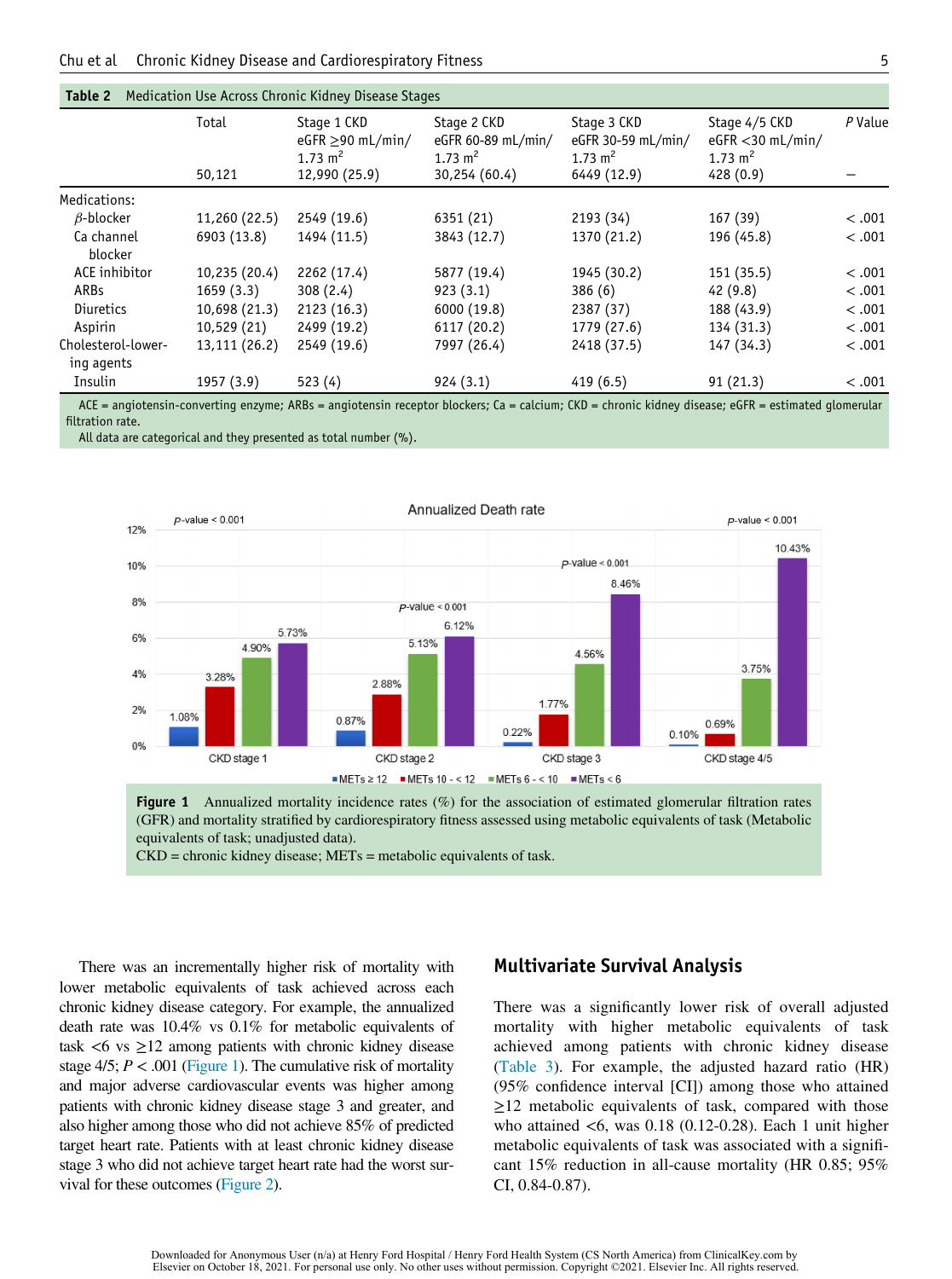## ARTICLE IN PRESS

<span id="page-7-0"></span>6 The American Journal of Medicine, Vol 000, No 000, ■■ 2021



Figure 2 Kaplan-Meier curves for the interplay of renal insufficiency (chronic kidney disease stage 3 to 5) and achieving target heart rate with the outcomes of (A) cardiac mortality and (B) myocardial infarction, or cardiac mortality.

CKD = chronic kidney disease; HR = heart rate; MACE = major adverse cardiovascular events.

#### <span id="page-7-1"></span>Mortality Risk Discrimination and Reclassification

Metabolic equivalents of task improved the discriminatory ability for mortality prediction when added to traditional risk factors and estimated glomerular filtration rate (AUC 0.7996; 95% CI, 0.789-0.810 vs 0.759; 95% CI, 0.748- 0.770, respectively,  $P < .001$ ). The addition of metabolic equivalents of task to traditional risk factors resulted in significant reclassification of mortality (6% for events, 5% for non-events: NRI =  $0.13, P < .001$ ).

#### Sensitivity Analyses

The inclusion of stage 2 in our definition of chronic kidney disease demonstrated similar results with a graded inversed association between higher metabolic equivalents of task and lower risk of all-cause mortality [\(Supplementary](#page-11-0) [Table 1\)](#page-11-0). In general, we found a consistent association between metabolic equivalents of task and all-cause mortality in all chronic kidney disease stages, with no evidence of effect modification (*P* for interaction = .49) [\(Supplementary](#page-11-1) [Table 2](#page-11-1)). Failure to achieve target heart rate was associated with lower survival in the adjusted model (HR 0.79; 95%) CI, 0.71-0.88).

Table 3 Association Between Metabolic Equivalents of Task Achieved and All-Cause Mortality in Patients with Chronic Kidney Disease Stage 3-5: Hazard Ratio (95% Confidence Interval)

|                                        | Model 1             | Model 2             |
|----------------------------------------|---------------------|---------------------|
| Cardiorespiratory fitness              |                     |                     |
| categories                             |                     |                     |
| $<$ 6 METs                             | $1.00$ (ref)        | $1.00$ (ref)        |
| $6 - 10$ METs                          | $0.46(0.42-0.51)$   | $0.60(0.54-0.67)$   |
| 10-<12 METs                            | $0.25(0.21-0.29)$   | $0.39(0.33 - 0.46)$ |
| $>12$ METs                             | $0.09(0.06 - 0.14)$ | $0.18(0.12-0.28)$   |
| P trend across categories              | $-.001$             | $-.001$             |
| as ordinal variable                    |                     |                     |
| METs per 1 unit                        | $0.79(0.77 - 0.80)$ | $0.85(0.84 - 0.87)$ |
| P value                                | < .001              | < .001              |
| $METc = matchingic equivalence of the$ |                     |                     |

equivalents of tas Model 1 adjusted for age, sex, and race.

Model 2 adjusted for model 1 and hypertension, diabetes, dyslipidemia, body mass index categories, history of coronary artery disease, history of smoking, statin use, aspirin use, beta-blocker use, failure to achieve target heart rate, and estimated glomerular filtration rate.

#### **DISCUSSION**

In a large  $(n = 50,121)$  and diverse retrospective cohort of patients who completed a clinically indicated stress test, we found that cardiorespiratory fitness was independently and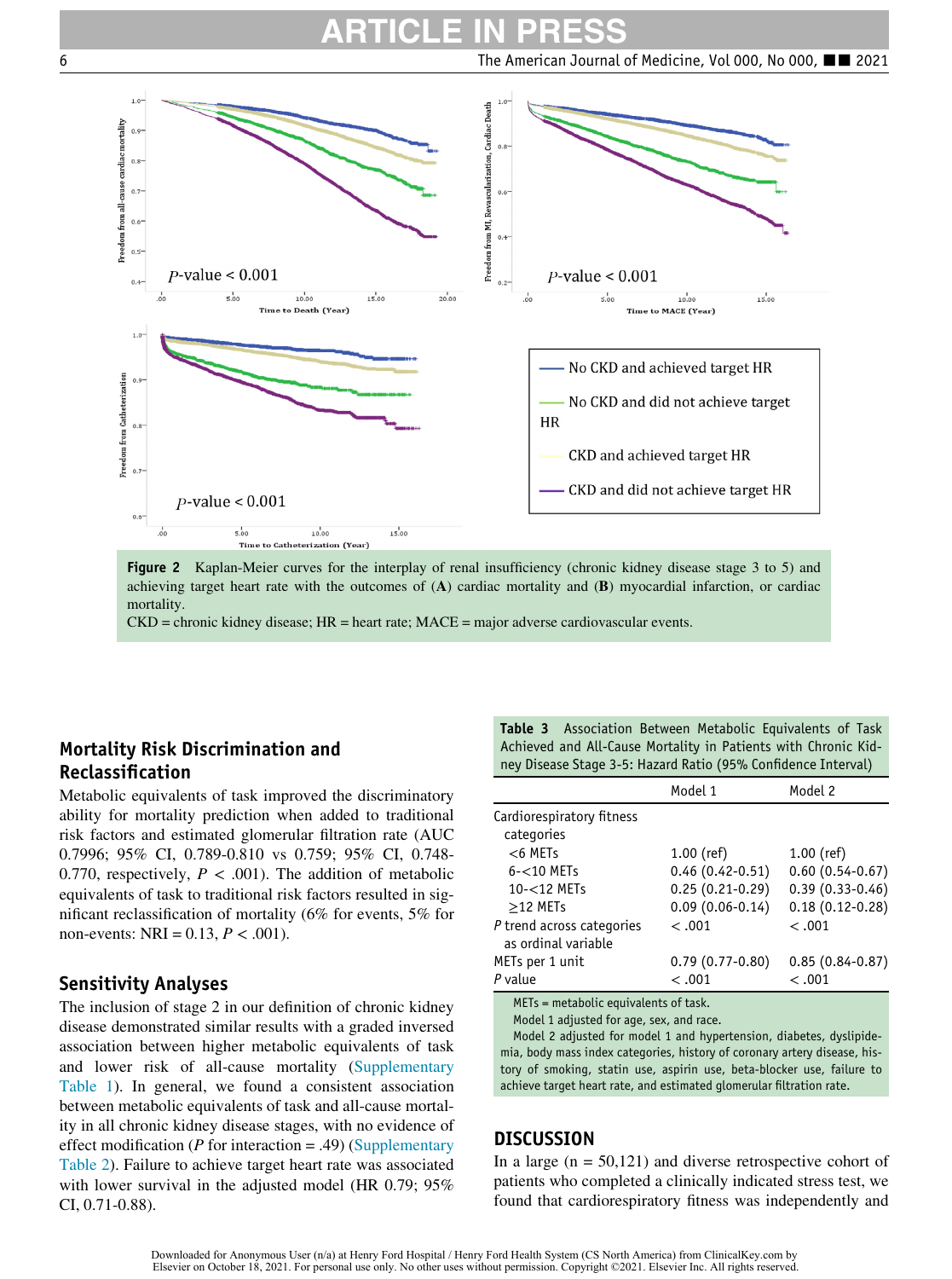#### Chu et al Chronic Kidney Disease and Cardiorespiratory Fitness 7

inversely associated with mortality across the spectrum of chronic kidney disease stages. We also showed that cardiorespiratory fitness improves risk discrimination and reclassification of mortality events.

Our findings are consistent with prior studies showing that cardiorespiratory fitness predicts mortality and adverse events among patients with chronic kidney disease.<sup>25[,26](#page-9-16)</sup> Gulati et  $al^{27}$  $al^{27}$  $al^{27}$  found that cardiorespiratory fitness improves mortality risk prediction among patients with chronic kidney disease, although the analysis included only women, whereas our large study cohort included both men and women and was ethnically diverse. In a separate study, Howden et  $al<sup>19</sup>$  $al<sup>19</sup>$  $al<sup>19</sup>$  noted that patients with chronic kidney disease and low cardiorespiratory fitness, as measured by peak maximal oxygen intake, had increased aortic stiffness, left ventricular afterload, and overall cardiovascular risk burden. In addition, the study found that chronic kidney disease was associated with lower levels of fitness. However, the cohort in the analysis was small, with only 136 patients with chronic kidney disease stage 3 or 4, and did not have follow-up for long-term outcomes.

We found that patients with renal dysfunction who had not achieved target heart rate had the worst survival. Previous studies have demonstrated an association between autonomic imbalance, adverse cardiovascular outcomes, and incidence of chronic kidney disease. $28$  Largely determined by sympathetic and parasympathetic activity, heart rate is the biggest driver of  $VO<sub>2</sub>$  increase during exercise, along with maximal stroke volume and maximal arteriovenous oxygen difference.<sup>[29](#page-9-19)</sup> Chronic kidney disease leads to muscle catabolism through means of anorexia, uremia, and inflammation, and worsening renal function may lead to further inactivity and risk factor accumulation. $30$  Improved cardiorespiratory fitness may exert a survival advantage by not only attenuating traditional risk factors, but also through beneficial impact on the hematologic, vascular, and immune systems.<sup>[31-35](#page-9-21)</sup>

Future research should assess the effect of interventions aimed at improving cardiorespiratory fitness among patients with chronic kidney disease by examining change in cardiovascular risk factor profile, renal function,  $VO<sub>2</sub>$  max and oxygen consumption, lean body mass, markers of inflammation, endocardial dysfunction, myocardial injury, and subclinical atherosclerosis. Such prospective studies could identify mechanisms by which cardiorespiratory fitness can affect survival among patients with chronic kidney disease. Additional research should examine the utility of incorporating cardiorespiratory fitness, if available, into clinical scoring models by validating our findings in other datasets. $36,37$  $36,37$ 

Our results have important clinical implications. Because physical activity is the main lifestyle factor that can modify cardiorespiratory fitness, participating in at least 30 minutes per day of moderate-intensity exercise may carry a significant benefit to overall health and mortality.<sup>[38,](#page-10-2)[39](#page-10-3)</sup> Improved cardiorespiratory fitness may exert a protective effect on reducing burden of cardiovascular risk factors and is associated with a lower incidence of coronary heart disease, stroke, cancer, and mortality.<sup>[5,](#page-9-4)[20](#page-9-9)</sup> One metabolic equivalent of task is approximately equivalent to the resting metabolic rate, or the energy spent while sitting quietly. An additional metabolic equivalent is a multiple of this, and at the low end of the spectrum could be making your bed or folding, compared with sitting quietly or washing your car. At the higher end of the spectrum, it is the difference between running at a pace of an 8-minute mile and a 7-minute mile. It is important to counsel the most sedentary patients to perform at least moderate activities (>6 metabolic equivalents of task) such as biking, running, swimming, or participation in sports. Our results add to the already robust body of evidence related to the benefits of physical activity and reinforce the 2016 American Heart Association Statement on cardiorespiratory fitness as a clinical vital sign.

Our results should be interpreted in the setting of several key limitations:

- 1) The FIT Project is a retrospective cohort of patients who were recruited at a single health system with distinct practice norms, which may limit generalizability to other health care systems.
- 2) Temporal changes in risk factors and medication use may hinder generalizability of our results to modernday populations.
- 3) Patients included in the current analysis underwent a clinically indicated stress test to rule out coronary artery disease. This raises the potential of selection bias and could attenuate the clinical impact of our results.
- 4) Furthermore, those with preexisting electrocardiogram abnormalities or significant functional limitations, prevalent in patients with advanced chronic kidney disease, likely underwent diagnostic tests other than exercise stress testing to rule out coronary ischemia. As patients who underwent pharmacological stress testing or other imaging modalities were excluded from the dataset, we could not compare our results with this group.
- 5) We only measured cardiorespiratory fitness and estimated glomerular filtration rate at a single point in time, but changes in fitness or renal impairment over time are also significant.
- 6) While chronic kidney disease guidelines both mandate use of angiotensin receptor blockers or angiotensin-converting enzyme inhibitor regardless of diabetes, a relatively small proportion of the cohort was compliant with these medications due to a significant portion of the study cohort preceding modern guidelines.
- 7) Estimated glomerular filtration rate was estimated using the Modification of Diet in Renal Disease equation as opposed to the Chronic Kidney Disease Epidemiology Collaboration (CKD-EPI) equation, which may be more accurate.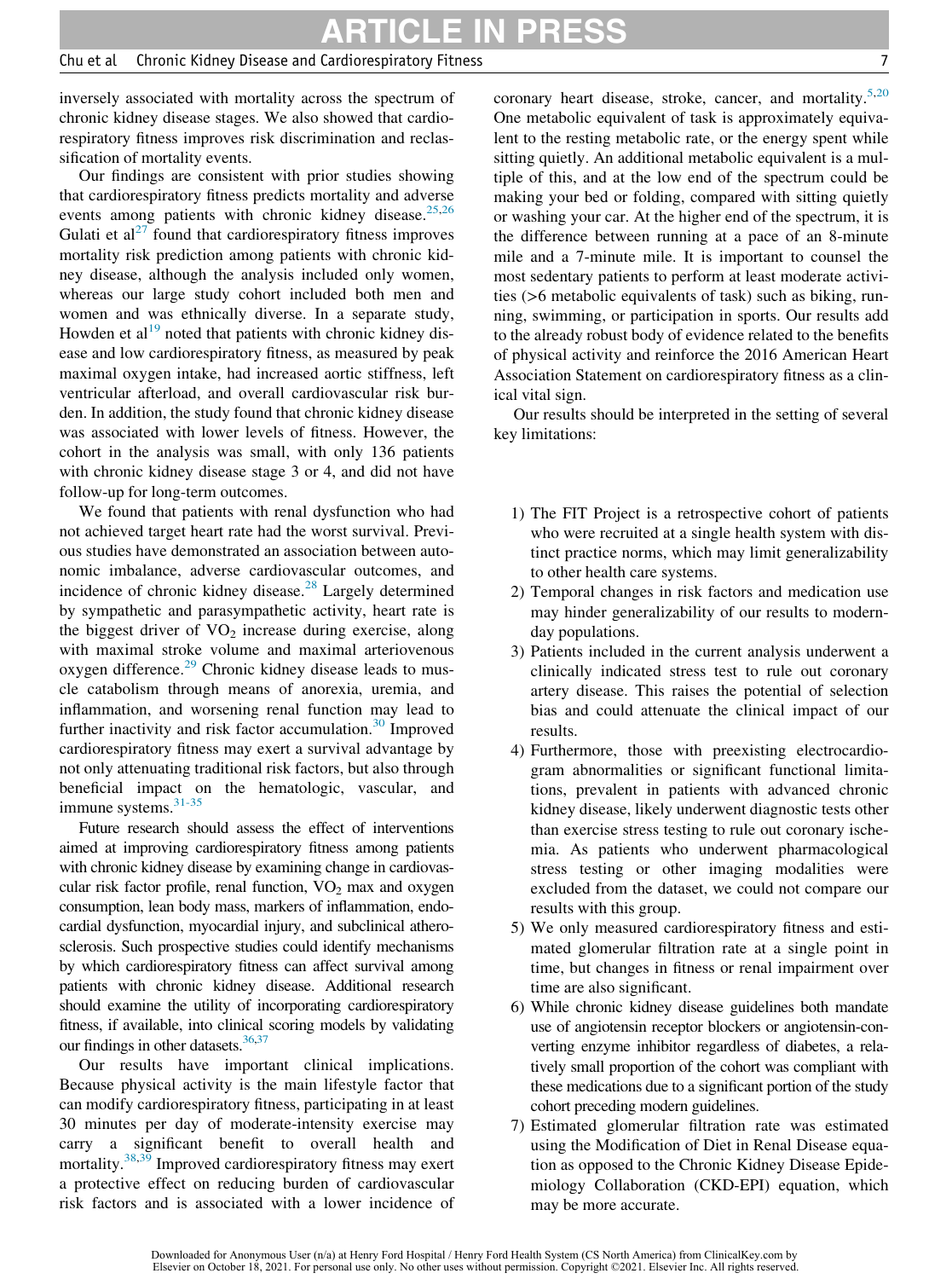# ARTICLE IN PR

8 Shapes 2021 **The American Journal of Medicine, Vol 000, No 000,**  $\blacksquare$  2021

- 8) We could not determine whether patients were on dialysis in those with chronic kidney disease stage 4/5, as this information was not available in the FIT database.
- <span id="page-9-6"></span><span id="page-9-5"></span>9) Our chronic kidney disease population was mostly stage 3, as opposed to 4/5, which may limit generalizability of results to patients with more advanced renal dysfunction. However, our results stratifying by chronic kidney disease stage showed consistent results for improved survival with cardiorespiratory fitness regardless of renal function.
- <span id="page-9-7"></span>10) Lastly, many but not all chronic kidney diseaserelated factors contributing to cardiovascular risk were included, which could result in residual confounding. For example, calcium phosphorus product, which becomes more relevant in later stages of chronic kidney disease, was not included.
- <span id="page-9-8"></span>11) We could not evaluate mechanistic pathways underlying the association between cardiorespiratory fitness and all-cause mortality given the observational nature of this study.

<span id="page-9-11"></span><span id="page-9-9"></span>In conclusion, we observed that higher cardiorespiratory fitness is inversely and independently associated with all-cause mortality in patients with chronic kidney disease. Cardiorespiratory fitness may help reclassify the risk of mortality and may inform treatment decisions in this high-risk group.

#### <span id="page-9-12"></span><span id="page-9-0"></span>References

- <span id="page-9-13"></span>1. [Hajhosseiny R, Khavandi K, Goldsmith DJ. Cardiovascular disease in](http://refhub.elsevier.com/S0002-9343(21)00560-X/sbref0001) [chronic kidney disease: untying the Gordian knot.](http://refhub.elsevier.com/S0002-9343(21)00560-X/sbref0001) Int J Clin Pract [2013;67\(1\):14–31.](http://refhub.elsevier.com/S0002-9343(21)00560-X/sbref0001)
- <span id="page-9-1"></span>2. [Herzog CA, Asinger RW, Berger AK,](http://refhub.elsevier.com/S0002-9343(21)00560-X/sbref0002) et al. Cardiovascular disease in chronic kidney disease. A clinical [update from Kidney Disease: Improving](http://refhub.elsevier.com/S0002-9343(21)00560-X/sbref0002) [Global Outcomes \(KDIGO\).](http://refhub.elsevier.com/S0002-9343(21)00560-X/sbref0002) Kidney Int 2011;80(6):572–86.
- <span id="page-9-14"></span><span id="page-9-2"></span>3. [Weiner DE, Tighiouart H, Elsayed EF, et al. The Framingham predic](http://refhub.elsevier.com/S0002-9343(21)00560-X/sbref0003)[tive instrument in chronic kidney disease.](http://refhub.elsevier.com/S0002-9343(21)00560-X/sbref0003) J Am Coll Cardiol 2007;50 [\(3\):217–24.](http://refhub.elsevier.com/S0002-9343(21)00560-X/sbref0003)
- <span id="page-9-15"></span><span id="page-9-3"></span>4. [Chang A, Kramer H. Should estimated glomerular filtration rate and](http://refhub.elsevier.com/S0002-9343(21)00560-X/sbref0004) [albuminuria be added to the Framingham risk score? Chronic kidney](http://refhub.elsevier.com/S0002-9343(21)00560-X/sbref0004) [disease and cardiovascular disease risk prediction.](http://refhub.elsevier.com/S0002-9343(21)00560-X/sbref0004) Nephron Clin Pract [2011;119\(2\) \[c171-177; discussion c177-178.](http://refhub.elsevier.com/S0002-9343(21)00560-X/sbref0004)
- <span id="page-9-17"></span><span id="page-9-16"></span><span id="page-9-4"></span>5. [Al-Mallah MH, Sakr S, Al-Qunaibet A. Cardiorespiratory fitness and](http://refhub.elsevier.com/S0002-9343(21)00560-X/sbref0005) [cardiovascular disease prevention: an update.](http://refhub.elsevier.com/S0002-9343(21)00560-X/sbref0005) Curr Atheroscler Rep [2018;20\(1\):1.](http://refhub.elsevier.com/S0002-9343(21)00560-X/sbref0005)
- <span id="page-9-18"></span>6. [Prestgaard E, Mariampillai J, Engeseth K, et al. Change in cardiorespi](http://refhub.elsevier.com/S0002-9343(21)00560-X/sbref0006)[ratory fitness and risk of stroke and death.](http://refhub.elsevier.com/S0002-9343(21)00560-X/sbref0006) Stroke 2019;50:155–61.
- 7. [Brawner CA, Al-Mallah MH, Ehrman JK, Qureshi WT, Blaha MJ,](http://refhub.elsevier.com/S0002-9343(21)00560-X/sbref0007) [Keteyian SJ. Change in maximal exercise capacity is associated with](http://refhub.elsevier.com/S0002-9343(21)00560-X/sbref0007) [survival in men and women.](http://refhub.elsevier.com/S0002-9343(21)00560-X/sbref0007) Mayo Clin Proc 2017;92(3):383–90.
- <span id="page-9-19"></span><span id="page-9-10"></span>8. [Juraschek SP, Blaha MJ, Blumenthal RS, et al. Cardiorespiratory fit](http://refhub.elsevier.com/S0002-9343(21)00560-X/sbref0008)[ness and incident diabetes: the FIT \(Henry Ford ExercIse Testing\)](http://refhub.elsevier.com/S0002-9343(21)00560-X/sbref0008) project. Diabetes Care [2015;38\(6\):1075–81.](http://refhub.elsevier.com/S0002-9343(21)00560-X/sbref0008)
- <span id="page-9-21"></span><span id="page-9-20"></span>9. [Orimoloye OA, Kambhampati S, Hicks AJ 3rd, et al. Higher cardiore](http://refhub.elsevier.com/S0002-9343(21)00560-X/sbref0009)[spiratory fitness predicts long-term survival in patients with heart fail](http://refhub.elsevier.com/S0002-9343(21)00560-X/sbref0009)[ure and preserved ejection fraction: the Henry Ford Exercise Testing](http://refhub.elsevier.com/S0002-9343(21)00560-X/sbref0009) (FIT) Project. Arch Med Sci [2019;15\(2\):350–8.](http://refhub.elsevier.com/S0002-9343(21)00560-X/sbref0009)
- 10. [Kupsky DF, Ahmed AM, Sakr S, et al. Cardiorespiratory fitness and](http://refhub.elsevier.com/S0002-9343(21)00560-X/sbref0010) [incident heart failure: the Henry Ford ExercIse Testing \(FIT\) Project.](http://refhub.elsevier.com/S0002-9343(21)00560-X/sbref0010) Am Heart J [2017;185:35–42.](http://refhub.elsevier.com/S0002-9343(21)00560-X/sbref0010)
- 11. [Wei M, Kampert JB, Barlow CE, et al. Relationship between low car](http://refhub.elsevier.com/S0002-9343(21)00560-X/sbref0011)[diorespiratory fitness and mortality in normal-weight, overweight, and](http://refhub.elsevier.com/S0002-9343(21)00560-X/sbref0011) obese men. JAMA [1999;282\(16\):1547–53.](http://refhub.elsevier.com/S0002-9343(21)00560-X/sbref0011)
- 12. [Qureshi WT, Alirhayim Z, Blaha MJ, et al. Cardiorespiratory fitness](http://refhub.elsevier.com/S0002-9343(21)00560-X/sbref0012) [and risk of incident atrial fibrillation: results from the Henry Ford](http://refhub.elsevier.com/S0002-9343(21)00560-X/sbref0012) [Exercise Testing \(FIT\) project.](http://refhub.elsevier.com/S0002-9343(21)00560-X/sbref0012) Circulation 2015;131(21):1827–34.
- 13. [Al Rifai M, Patel J, Hung RK, et al. Higher fitness is strongly protec](http://refhub.elsevier.com/S0002-9343(21)00560-X/sbref0013)[tive in patients with family history of heart disease: the FIT Project.](http://refhub.elsevier.com/S0002-9343(21)00560-X/sbref0013) Am J Med [2017;130\(3\):367–71.](http://refhub.elsevier.com/S0002-9343(21)00560-X/sbref0013)
- 14. [Hung RK, Al-Mallah MH, McEvoy JW, et al. Prognostic value of](http://refhub.elsevier.com/S0002-9343(21)00560-X/sbref0014) [exercise capacity in patients with coronary artery disease: the FIT](http://refhub.elsevier.com/S0002-9343(21)00560-X/sbref0014) [\(Henry Ford ExercIse Testing\) project.](http://refhub.elsevier.com/S0002-9343(21)00560-X/sbref0014) Mayo Clin Proc 2014;89 [\(12\):1644–54.](http://refhub.elsevier.com/S0002-9343(21)00560-X/sbref0014)
- 15. [Howden EJ, Leano R, Petchey W, Coombes JS, Isbel NM, Marwick](http://refhub.elsevier.com/S0002-9343(21)00560-X/sbref0015) [TH. Effects of exercise and lifestyle intervention on cardiovascular](http://refhub.elsevier.com/S0002-9343(21)00560-X/sbref0015) function in CKD. [Clin J Am Soc Nephrol](http://refhub.elsevier.com/S0002-9343(21)00560-X/sbref0015) 2013;8(9):1494–501.
- 16. [Sietsema KE, Amato A, Adler SG, Brass EP. Exercise capacity as a](http://refhub.elsevier.com/S0002-9343(21)00560-X/sbref0016) [predictor of survival among ambulatory patients with end-stage renal](http://refhub.elsevier.com/S0002-9343(21)00560-X/sbref0016) disease. Kidney Int [2004;65\(2\):719–24.](http://refhub.elsevier.com/S0002-9343(21)00560-X/sbref0016)
- 17. [Hsieh RL, Lee WC, Chang CH. Maximal cardiovascular fitness and its](http://refhub.elsevier.com/S0002-9343(21)00560-X/sbref0017) [correlates in ambulatory hemodialysis patients.](http://refhub.elsevier.com/S0002-9343(21)00560-X/sbref0017) Am J Kidney Dis [2006;48\(1\):21–7.](http://refhub.elsevier.com/S0002-9343(21)00560-X/sbref0017)
- 18. [Chu DJ, Al Rifai M, Virani SS, Brawner CA, Nasir K, Al-Mallah MH.](http://refhub.elsevier.com/S0002-9343(21)00560-X/sbref0018) [The relationship between cardiorespiratory fitness, cardiovascular risk](http://refhub.elsevier.com/S0002-9343(21)00560-X/sbref0018) [factors and atherosclerosis.](http://refhub.elsevier.com/S0002-9343(21)00560-X/sbref0018) Atherosclerosis 2020;304:44–52.
- 19. [Howden EJ, Weston K, Leano R, et al. Cardiorespiratory fitness and](http://refhub.elsevier.com/S0002-9343(21)00560-X/sbref0019) [cardiovascular burden in chronic kidney disease.](http://refhub.elsevier.com/S0002-9343(21)00560-X/sbref0019) J Sci Med Sport [2015;18\(4\):492–7.](http://refhub.elsevier.com/S0002-9343(21)00560-X/sbref0019)
- 20. [Al-Mallah MH, Keteyian SJ, Brawner CA, Whelton S, Blaha MJ.](http://refhub.elsevier.com/S0002-9343(21)00560-X/sbref0020) [Rationale and design of the Henry Ford Exercise Testing Project \(the](http://refhub.elsevier.com/S0002-9343(21)00560-X/sbref0020) FIT project). Clin Cardiol [2014;37\(8\):456–61.](http://refhub.elsevier.com/S0002-9343(21)00560-X/sbref0020)
- 21. [Ehrman JK, Brawner CA, Al-Mallah MH, Qureshi WT, Blaha MJ,](http://refhub.elsevier.com/S0002-9343(21)00560-X/sbref0021) [Keteyian SJ. Cardiorespiratory fitness change and mortality risk](http://refhub.elsevier.com/S0002-9343(21)00560-X/sbref0021) [among black and white patients: Henry Ford Exercise Testing \(FIT\)](http://refhub.elsevier.com/S0002-9343(21)00560-X/sbref0021) project. Am J Med [2017;130\(10\):1177–83.](http://refhub.elsevier.com/S0002-9343(21)00560-X/sbref0021)
- 22. [Juraschek SP, Blaha MJ, Whelton SP, et al. Physical fitness and hyperten](http://refhub.elsevier.com/S0002-9343(21)00560-X/sbref0022)[sion in a population at risk for cardiovascular disease: the Henry Ford](http://refhub.elsevier.com/S0002-9343(21)00560-X/sbref0022) [ExercIse Testing \(FIT\) Project.](http://refhub.elsevier.com/S0002-9343(21)00560-X/sbref0022) J Am Heart Assoc 2014;3(6):e001268.
- 23. [Stevens PE, Levin A, Kidney Disease: Improving Global Outcomes](http://refhub.elsevier.com/S0002-9343(21)00560-X/sbref0023) [Chronic Kidney Disease Guideline Development Work Group Mem](http://refhub.elsevier.com/S0002-9343(21)00560-X/sbref0023)[bers. Evaluation and management of chronic kidney disease: synopsis](http://refhub.elsevier.com/S0002-9343(21)00560-X/sbref0023) [of the kidney disease: improving global outcomes 2012 clinical prac](http://refhub.elsevier.com/S0002-9343(21)00560-X/sbref0023)tice guideline. Ann Intern Med [2013;158\(11\):825–30.](http://refhub.elsevier.com/S0002-9343(21)00560-X/sbref0023)
- 24. [Hung HC, Chin-Tsang. Estimation methods for time-dependent AUC](http://refhub.elsevier.com/S0002-9343(21)00560-X/sbref0024) [models with survival data.](http://refhub.elsevier.com/S0002-9343(21)00560-X/sbref0024) Can J Stat 2010;38(1):8-26.
- 25. [DeFina LF, Barlow CE, Radford NB, Leonard D, Willis BL. The asso](http://refhub.elsevier.com/S0002-9343(21)00560-X/sbref0025)[ciation between midlife cardiorespiratory fitness and later life chronic](http://refhub.elsevier.com/S0002-9343(21)00560-X/sbref0025) [kidney disease: the Cooper Center Longitudinal Study.](http://refhub.elsevier.com/S0002-9343(21)00560-X/sbref0025) Prev Med [2016;89:178–83.](http://refhub.elsevier.com/S0002-9343(21)00560-X/sbref0025)
- 26. [Hildreth CM. Prognostic indicators of cardiovascular risk in renal dis](http://refhub.elsevier.com/S0002-9343(21)00560-X/sbref0026)ease. [Front Physiol](http://refhub.elsevier.com/S0002-9343(21)00560-X/sbref0026) 2011;2:121.
- 27. [Gulati M, Black HR, Arnsdorf MF, Shaw LJ, Bakris GL. Kidney dys](http://refhub.elsevier.com/S0002-9343(21)00560-X/sbref0027)[function, cardiorespiratory fitness, and the risk of death in women.](http://refhub.elsevier.com/S0002-9343(21)00560-X/sbref0027) J [Womens Health \(Larchmt\)](http://refhub.elsevier.com/S0002-9343(21)00560-X/sbref0027) 2012;21(9):917–24.
- 28. [Lee J, Song RJ, Vasan RS, Xanthakis V. Association of cardiorespira](http://refhub.elsevier.com/S0002-9343(21)00560-X/sbref0028)[tory fitness and hemodynamic responses to submaximal exercise test](http://refhub.elsevier.com/S0002-9343(21)00560-X/sbref0028)[ing with the incidence of chronic kidney disease: the Framingham](http://refhub.elsevier.com/S0002-9343(21)00560-X/sbref0028) Heart Study. Mayo Clin Proc [2020;95\(6\):1184–94.](http://refhub.elsevier.com/S0002-9343(21)00560-X/sbref0028)
- 29. [Brubaker PH, Kitzman DW. Chronotropic incompetence: causes, con](http://refhub.elsevier.com/S0002-9343(21)00560-X/sbref0029)[sequences, and management.](http://refhub.elsevier.com/S0002-9343(21)00560-X/sbref0029) *Circulation* 2011;123(9):1010-20.
- 30. [Brown JC, Winters-Stone K, Lee A, Schmitz KH. Cancer, physical](http://refhub.elsevier.com/S0002-9343(21)00560-X/sbref0030) [activity, and exercise.](http://refhub.elsevier.com/S0002-9343(21)00560-X/sbref0030) Compr Physiol 2012;2(4):2775–809.
- 31. [Joyner MJ, Green DJ. Exercise protects](http://refhub.elsevier.com/S0002-9343(21)00560-X/sbref0031) the cardiovascular system: effects [beyond traditional risk factors.](http://refhub.elsevier.com/S0002-9343(21)00560-X/sbref0031) J Physiol 2009;587(Pt 23):5551–8.
- 32. [Leitzmann M, Powers H, Anderson AS, et al. European Code against](http://refhub.elsevier.com/S0002-9343(21)00560-X/sbref0032) [Cancer 4th Edition: physical activity and cancer.](http://refhub.elsevier.com/S0002-9343(21)00560-X/sbref0032) Cancer Epidemiol [2015;39\(suppl 1\):S46–55.](http://refhub.elsevier.com/S0002-9343(21)00560-X/sbref0032)
- 33. [Walsh NP, Gleeson M, Shephard RJ, et](http://refhub.elsevier.com/S0002-9343(21)00560-X/sbref0033) al. Position statement. Part one: [Immune function and exercise.](http://refhub.elsevier.com/S0002-9343(21)00560-X/sbref0033) Exerc Immunol Rev 2011;17:6–63.
- 34. [Wilson MG, Ellison GM, Cable NT. Basic science behind the cardio](http://refhub.elsevier.com/S0002-9343(21)00560-X/sbref0034)[vascular benefits of exercise.](http://refhub.elsevier.com/S0002-9343(21)00560-X/sbref0034) Heart 2015;101(10):758–65.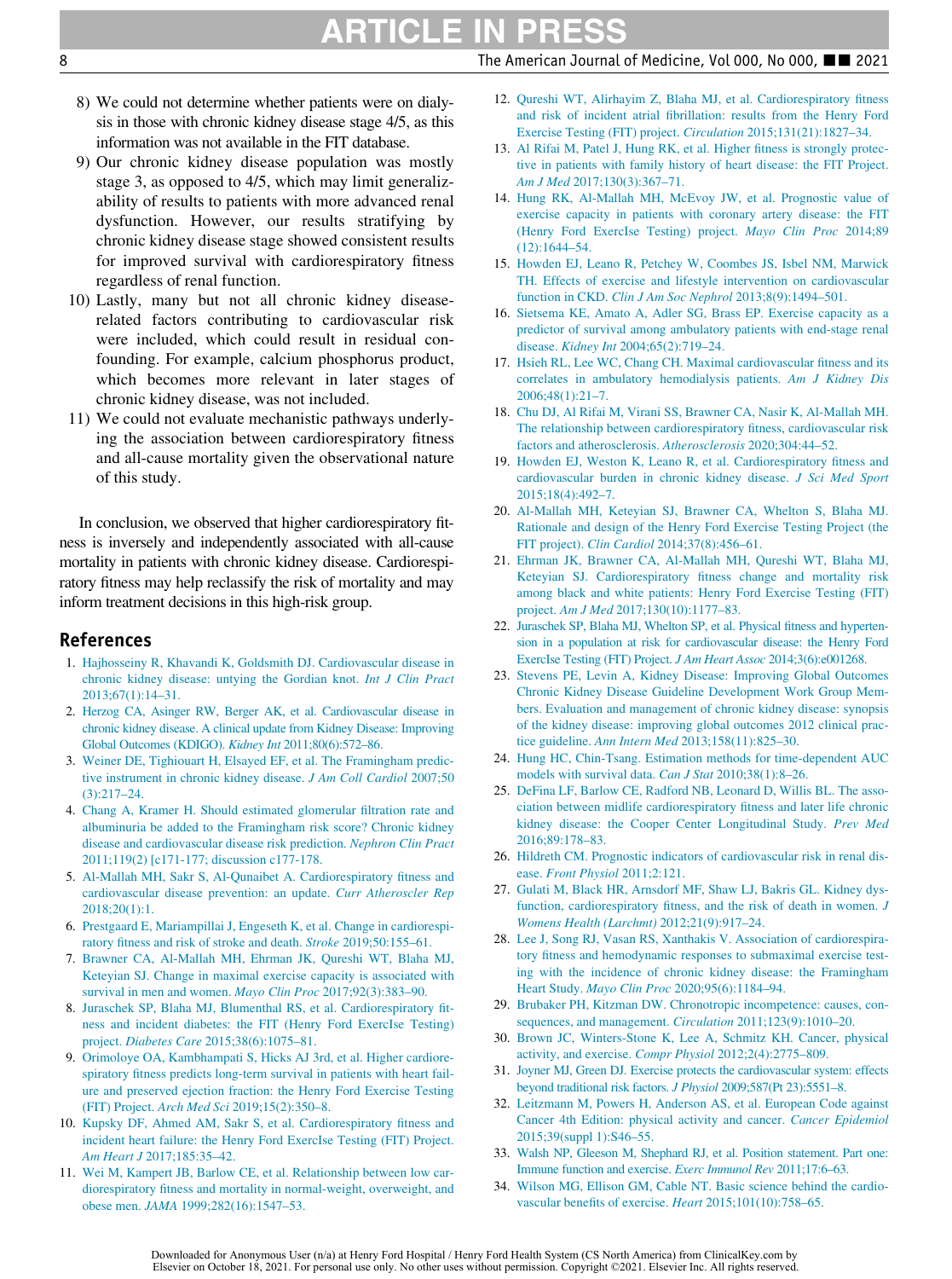#### Chu et al Chronic Kidney Disease and Cardiorespiratory Fitness 9

- 35. [Al-Mallah MH, Hachamovitch R, Dorbala S, Di Carli MF. Incremen](http://refhub.elsevier.com/S0002-9343(21)00560-X/sbref0035)[tal prognostic value of myocardial perfusion imaging in patients](http://refhub.elsevier.com/S0002-9343(21)00560-X/sbref0035) [referred to stress single-photon emission computed tomography with](http://refhub.elsevier.com/S0002-9343(21)00560-X/sbref0035) renal dysfunction. [Circ Cardiovasc Imaging](http://refhub.elsevier.com/S0002-9343(21)00560-X/sbref0035) 2009;2(6):429–36.
- <span id="page-10-3"></span><span id="page-10-2"></span><span id="page-10-0"></span>36. Ahmed AM, Qureshi WT, O'[Neal WT, Khalid F, Al-Mallah MH.](http://refhub.elsevier.com/S0002-9343(21)00560-X/sbref0036) [Incremental prognostic value of](http://refhub.elsevier.com/S0002-9343(21)00560-X/sbref0036) SPECT-MPI in chronic kidney [disease: a reclassification analysis.](http://refhub.elsevier.com/S0002-9343(21)00560-X/sbref0036) J Nucl Cardiol 2018;25 [\(5\):1658–73.](http://refhub.elsevier.com/S0002-9343(21)00560-X/sbref0036)
- <span id="page-10-1"></span>37. [Eckel RH, Jakicic JM, Ard JD, et al. 2013 AHA/ACC guideline on](http://refhub.elsevier.com/S0002-9343(21)00560-X/sbref0037) [lifestyle management to reduce cardiovascular risk: a report of the](http://refhub.elsevier.com/S0002-9343(21)00560-X/sbref0037)

[American College of Cardiology/American Heart Association Task](http://refhub.elsevier.com/S0002-9343(21)00560-X/sbref0037) [Force on Practice Guidelines.](http://refhub.elsevier.com/S0002-9343(21)00560-X/sbref0037) J Am Coll Cardiol 2014;63(25 Pt [B\):2960–84.](http://refhub.elsevier.com/S0002-9343(21)00560-X/sbref0037)

- 38. [Kemi OJ, Wisloff U. High-intensity aerobic exercise training](http://refhub.elsevier.com/S0002-9343(21)00560-X/sbref0038) [improves the heart in health and disease.](http://refhub.elsevier.com/S0002-9343(21)00560-X/sbref0038) J Cardiopulm Rehabil Prev [2010;30\(1\):2–11.](http://refhub.elsevier.com/S0002-9343(21)00560-X/sbref0038)
- 39. [Kodama S, Saito K, Tanaka S, et al. Cardiorespiratory fitness as a](http://refhub.elsevier.com/S0002-9343(21)00560-X/sbref0039) [quantitative predictor of all-cause mortality and cardiovascular events](http://refhub.elsevier.com/S0002-9343(21)00560-X/sbref0039) [in healthy men and women: a meta-analysis.](http://refhub.elsevier.com/S0002-9343(21)00560-X/sbref0039) JAMA 2009;301 [\(19\):2024–35.](http://refhub.elsevier.com/S0002-9343(21)00560-X/sbref0039)